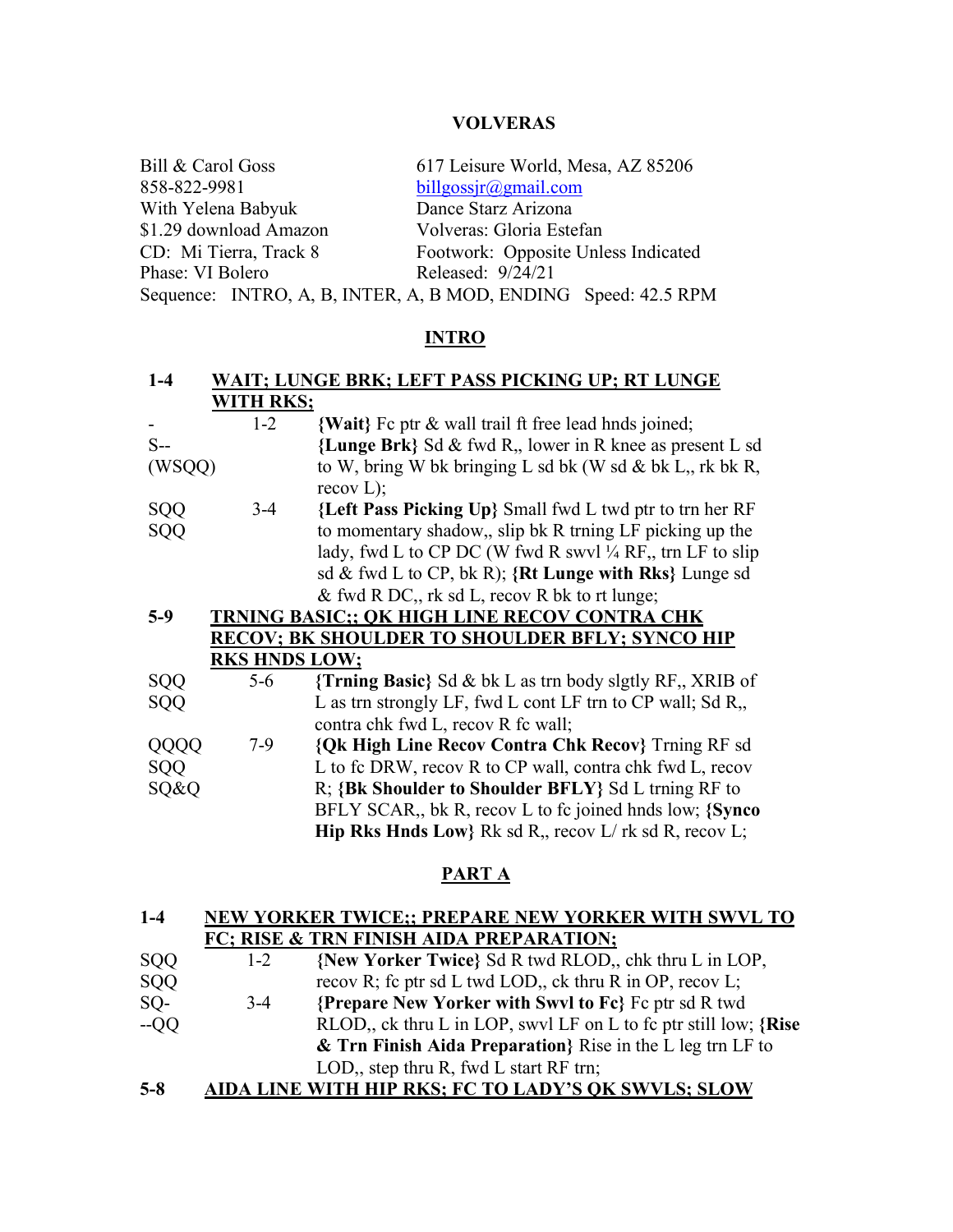# **SWVL LADY QK SPIRAL 2 TO LOP RLOD; FWD SWVL TO FENCE LINE WITH ARM;**

| SQQ      | $5-6$   | {Aida Line with Hip Rks} Fin RF trn step sd & bk R in aida "V"     |
|----------|---------|--------------------------------------------------------------------|
| SQQ      |         | pos slight bk to bk fc RLOD, rk fwd L, recov R; {Fc to Lady's      |
|          |         | <b>Qk Swyls</b> Fwd L swyl to fc ptr in BFLY, rk sd R, recov L (W) |
|          |         | qk cross swyls fwd L swyl LF, fwd R swyl RF);                      |
| SQQ      | $7 - 8$ | {Slow Swyl Lady Qk Spiral 2 to LOP RLOD} Rk sd R, recov            |
| SQQ      |         | L lifting joined lead hnds to spiral W, trning RF fwd R to LOP fc  |
|          |         | RLOD (W fwd L swyl LF,, fwd R spiral LF, cont LF trn to over       |
|          |         | trn the spiral and step fwd L twd RLOD); {Fwd Swyl to Fence        |
|          |         | Line with Arm Fwd L swyl LF to fc ptr lead hnds joined and         |
|          |         | trail hnds moving up and over CCW,, lunge thru R LOD cont arm      |
|          |         | sweep, recov L lead hnds still joined;                             |
|          |         |                                                                    |
| $9 - 12$ |         | LUNGE SD FC RLOD TO LOD OK ROLL CHK SD; SHAKE HND                  |
|          |         | <b>SHADOW NEW YORKER: AIDA PREP: LAYBACK HEADS TO WALL:</b>        |

|            |           | <u>SHADO W IND WINNER, AIDA I NEI , EATDACH HEADS TO WALLI, </u>                     |
|------------|-----------|--------------------------------------------------------------------------------------|
| SQ&Q       | $9-10$    | {Lunge Sd RLOD to LOD Qk Roll Chk Sd} Lunge sd R trning                              |
| SQQ        |           | upper body RF to "V" position,, qk roll 2 to LOD trning LF fwd                       |
|            |           | $L/$ cont LF trn cl R to L, chk with lunge sd L; {Shake Hnd                          |
|            |           | Shadow New Yorker} Join R hnds sd R twd RLOD,, chk thru L,                           |
|            |           | recov R with R hnds still joined;                                                    |
|            | $11 - 12$ | {Aida Prep} Sd L twd LOD,, thru R twd LOD, sd & fwd L start                          |
| SQQ<br>S-- |           | RF trn; {Layback Heads to Wall} cont RF trn bk R M's L arm                           |
|            |           | behind W R hnds joined in front as arch back lifting chest up fc                     |
|            |           | RLOD heads bk and look toward wall;                                                  |
| $13 - 16$  |           | <b>BOLERO WALK M'S HEAD LOOP 1/2 LOP; FC &amp; BRK BK TO 1/2 OP;</b>                 |
|            |           | UNDERARM TRN; BASIC ENDING WITH CONTRA CHK;                                          |
| SQQ        | $13 - 14$ | {Bolero Walk M's Head Loop 1/2 LOP} Fwd L bring joined R                             |
| SQQ        |           | arms over M's head W sweeps L arm across & up., fwd R to $\frac{1}{2}$               |
|            |           | LOP, fwd L; {Fe & Brk Bk $\frac{1}{2}$ OP} Sd R to fc ptr blend to $\frac{1}{2}$ OP, |
|            |           | brk bk L, recov R;                                                                   |
| SQQ        | $15-16$   | {Underarm Trn} Under joined lead hnds trn W RF sd L,, XRIB                           |
| SQQ        |           | of L, recov L to fc (W sd R trning RF to fc LOD,, fwd L trning                       |
|            |           | RF under joined lead hnds fc RLOD, fwd R to fc ptr); {Basic                          |
|            |           | Ending with Contra Chk} Sd R to CP wall,, contra chk fwd L,                          |
|            |           | recov $R$ ;                                                                          |

### **PART B**

# **1-4 SYNCO TRNING BASIC OVERTRN WITH SEPARATION; SYNCO TRNING BASIC OVERTRN; HINGE & LADY RECOV; DBL RONDE SYNCO INSIDE UNDERARM TRN FC WALL;**

| S0&0 | $1 - 2$ | {Synco Overtrn Trning Basic with Separation} Trning RF sd $\&$   |
|------|---------|------------------------------------------------------------------|
| S0&0 |         | bk L, XRIB of L trning strongly LF/ cont LF pivot fwd L, cont    |
|      |         | LF pivot sd & bk R prepare to fc wall in "L" pos (W cl L to R fc |
|      |         | LOD); {Synco Overtrn Trning Basic } Sd L fc wall but leave W     |
|      |         | in her pl by presenting arms twd her (W settle in R hip L knee   |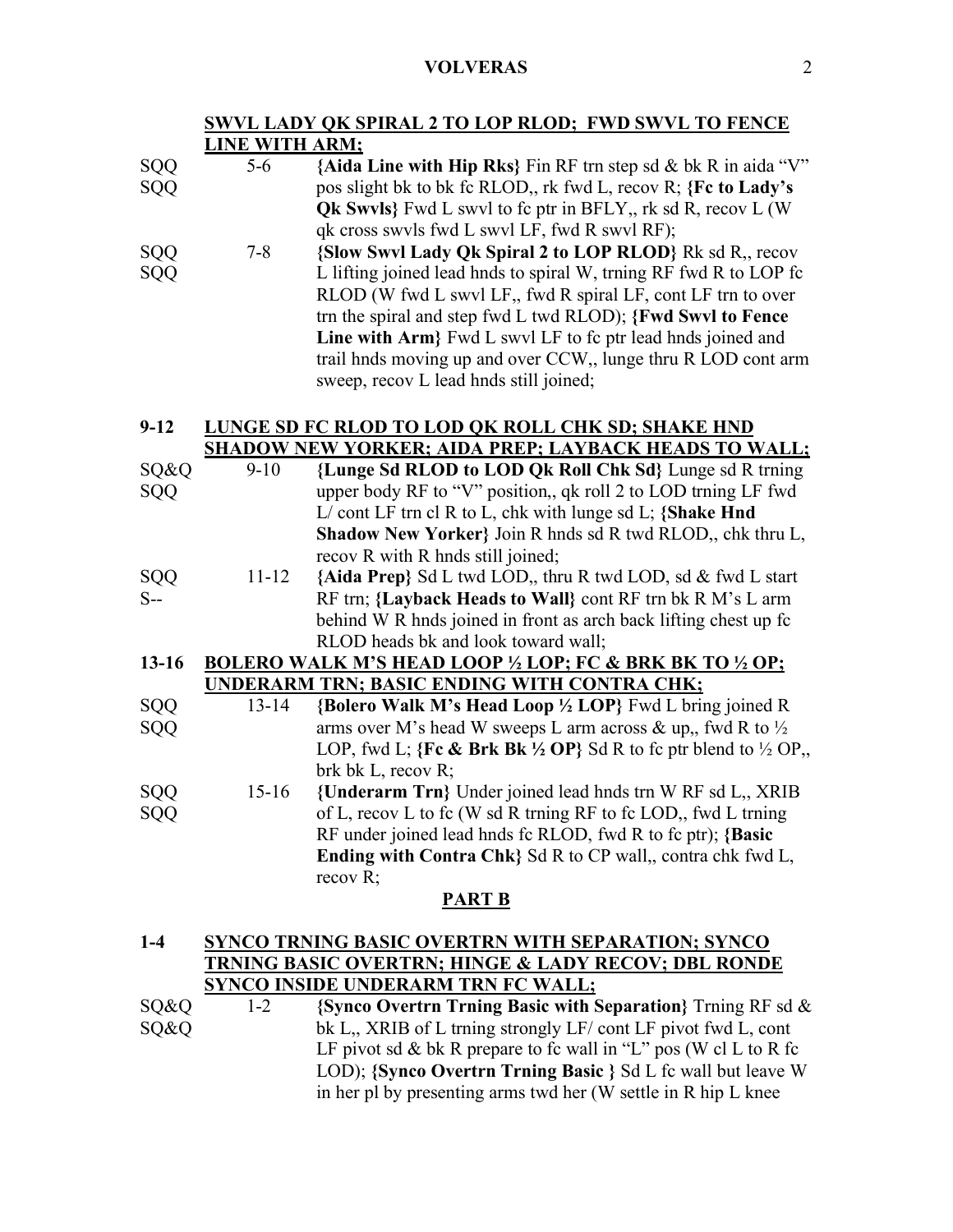|            |           | fwd upper body trn DW),, trning LF slip RIB of L ft under body            |
|------------|-----------|---------------------------------------------------------------------------|
|            |           | (W fwd L picking up)/ cont LF pivot fwd L, cont LF pivot sd $\&$          |
| $S-$       | $3-4$     | bk R arnd W (W cl L to R) end in SCP LOD;                                 |
| (WSQQ)     |           | {Hinge & Lady Recov} Fwd & sd L trning LF LOD,, lead W to                 |
| SQ&Q       |           | hinge by lowering twd W, trn RF to lead the W to recov (W fwd             |
|            |           | & sd R trning LF,, XLIB of R into hinge qk flick RIF of L, recov          |
|            |           | R trning RF ending in CP) fc RLOD; {Dbl Ronde Synco Inside                |
|            |           | Underarm Trn Fc Wall Strong fwd R btwn W's legs pivot RF                  |
|            |           | as ronde L leg CW,, sd L cont RF trn/ XRIB of L cont RF trn, sd           |
|            |           | & fwd L cont trn to fc wall (W fwd L arnd M as ronde R leg CW,            |
|            |           | trn LF under joined lead hnds XRIB L/ fwd L cont LF trn, sd $\&$          |
|            |           |                                                                           |
|            |           | bk R to fc ptr $& COH$ ;                                                  |
| $5 - 8$    | $5-6$     | <b>FWD BRK; CHK RT PASS; FWD BRK ENDING; TRNING BASIC;</b>                |
| SQQ        |           | {Fwd Brk} Sd & fwd R,, with lead hnds joined fwd L, recov bk R            |
| SQQ        |           | fc wall; {Chk Rt Pass} Fwd & sd L stretch L sd trn RF,, XRIB of           |
|            |           | L cont RF trn as lead lady under joined lead hnds, sd $\&$ fwd L to       |
|            |           | fc COH cross behind W to get to her L side lead hnds joined IF of         |
|            |           | W (W fwd R,, fwd L with slight XIF of R, bk R fc COH lead                 |
|            |           | hnds joined low);                                                         |
| SQQ        | $7 - 8$   | <b>{Fwd Brk Ending}</b> Fwd R swvl ½ RF to fc ptr & wall lead hnd         |
| SQQ        |           | joined,, rk fwd L, recov R (W bk L,, chk bk R, recov fwd L);              |
|            |           | {Trning Basic} Trning RF sd & bk L to CP,, bk R trn $\frac{1}{4}$ LF with |
|            |           | slip pivot action, sd & fwd L trning $\frac{1}{4}$ LF to fc COH;          |
| $9 - 12$   |           | TO CHK REV WITH SYNCO PIVOT ENDING SEMI RLOD;                             |
|            |           | <b>FALLAWAY RONDE SYNCO SLIP PIV &amp; FWD; TO RT LUNGE ROLL</b>          |
|            |           | <u>&amp; SLIP FC COH; FWD TO ONE REV RIFF TRN SHAKE HNDS;</u>             |
| SQ&Q       | $9-10$    | {To Chk Rev with Synco Pivot Ending Semi RLOD} Trning                     |
| SQ&Q       |           | LF strong sd & fwd R arnd W fc DRC, trning RF recov $L$ cont              |
|            |           | RF trn fwd R pivot $\frac{1}{2}$ RF, trn RF sd & bk L twd LOD in SCP      |
|            |           | feing RLOD (W trning LF cl L to R, trning RF fwd R/ pivot $\frac{1}{2}$   |
|            |           | RF bk L trning RF, fwd R trn RF SCP feing RLOD); {Fallaway                |
|            |           | Ronde Synco Slip Pivot & Fwd} Sd R in SCP ronde L CCW (W                  |
|            |           | CW),, bk L under body trn LF & rise/ slip R under body cont LF            |
|            |           | trn, fwd L cont LF trn to fc DW in CP;                                    |
| SQQ        | $11 - 12$ | {To Rt Lunge Roll & Slip Fc COH} Sd & fwd R DW to rt                      |
| <b>SQQ</b> |           | lunge,, recov L rising and trning RF, trn LF slip R under body trn        |
|            |           | to fc COH; {Fwd to One Rev Riff Trn Shake Hnds} Fwd L twd                 |
|            |           | COH to raise lead hnds,, sd R, cl L leading W to trn LF under             |
|            |           | joined lead hnds end shake R hnds (W bk R,, riff trn LF sd L twd          |
|            |           | LOD spin LF, cl R to L to fc ptr $\&$ shake R hnds);                      |
| $13 - 16$  |           | <b>HALF MOON;; START HALF MOON; SPOT TRN FC RLOD NO HNDS;</b>             |
| <b>SQQ</b> | $13 - 14$ | {Half Moon} Sd R trning to fc LOD,, chk small fwd L, recov R;             |
| SQQ        |           | Sd & bk L to begin cross body with R sd stretch,, trning LF XRIB          |
|            |           | of L to lead W across, cont LF trn fwd L cont LF trn to fc ptr &          |
|            |           | wall (W sd & fwd R,, fwd L across M trning LF, bk R cont LF trn           |
|            |           | to fc ptr & COH);                                                         |